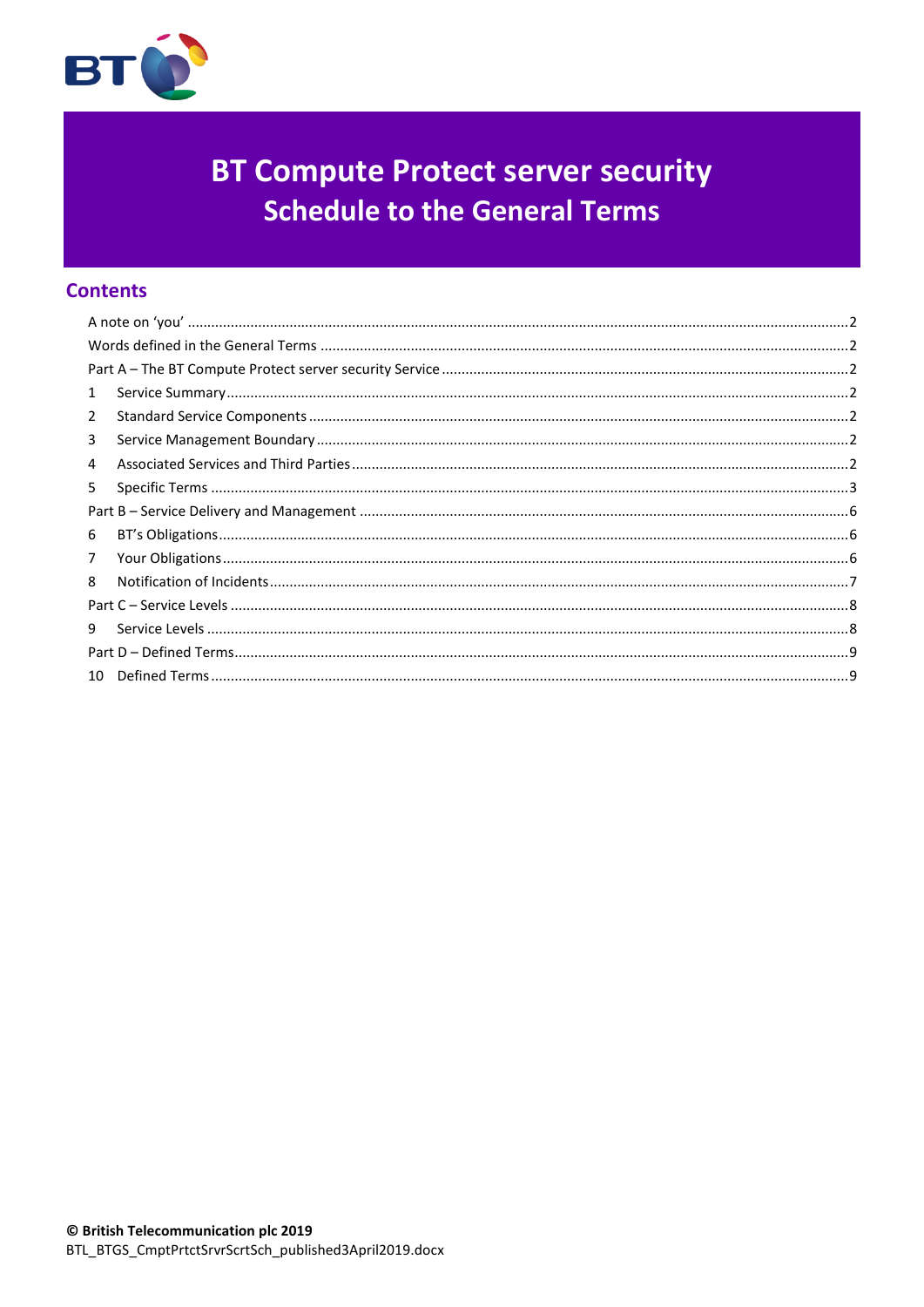

# <span id="page-1-0"></span>**A NOTE ON 'YOU'**

'You' and 'your' mean the Customer.

# <span id="page-1-1"></span>**WORDS DEFINED IN THE GENERAL TERMS**

Words that are capitalised but have not been defined in this Schedule have the meanings given to them in the General Terms.

# <span id="page-1-2"></span>**Part A – The BT Compute Protect server security Service**

# <span id="page-1-3"></span>**1 SERVICE SUMMARY**

BT will provide you with a right to access and use a self-service portal where you can select and configure modules to protect Virtual Machines against Internet security threats, comprising the Standard Service Components up to the Service Management Boundary as set out in Paragraph [3](#page-1-5) ("**Compute Protect server security Service**").

# <span id="page-1-4"></span>**2 STANDARD SERVICE COMPONENTS**

BT will provide you with all the following standard service components ("**Standard Service Components**") in accordance with the details as set out in any applicable Order:

- <span id="page-1-8"></span>2.1 **Security Modules:** You will be able to choose and configure via the Portal any of the following standard security modules provided by the Supplier ("**Security Modules**"):
	- 2.1.1 **Anti-malware:** protects VMs against viruses and other malware;
	- 2.1.2 **Web reputation service:** protects Users and applications by blocking access to malicious URLs;
	- 2.1.3 **File and system integrity monitoring for compliance:** helps to detect unauthorised, unexpected and suspicious changes to files, directories, registry keys and values;
	- 2.1.4 **Intrusion detection and protection:** enables Deep Packet Inspection to provide protection against the exploitation of network security vulnerabilities;
	- 2.1.5 **Stateful Firewall:** allows you to restrict access to the VM only to the necessary ports, protocols and IP addresses for the correct functioning of the server and application, reducing the risk of unauthorised access; and
	- 2.1.6 **Log inspection:** enables you to identify and report important security events.
- 2.2 **Information and Reports:** BT will provide you, via the Portal, with access to security monitoring information and reports depending on the modules that you have selected in the Order.
- 2.3 **Updates:** BT will provide you, via the Portal, with continuous and automatic updating of Virus Pattern Files to protect against Internet security threats.

#### <span id="page-1-5"></span>**3 SERVICE MANAGEMENT BOUNDARY**

- <span id="page-1-9"></span>3.1 BT will provide and manage the Service in accordance with Part B of this Schedule ("**Service Management Boundary**").
- 3.2 BT will have no responsibility for the Compute Protect server security Service outside the Service Management Boundary.
- 3.3 BT does not make any representations, whether express or implied, about whether the Compute Protect server security Service will operate in combination with any Customer Equipment or other equipment and software.
- 3.4 The Supplier will not have any direct liability to you.
- 3.5 Given the nature and volume of malicious and unwanted electronic content, BT does not warrant that the Compute Protect server security Service is error free or will detect all security or malicious code threats or that use of the Compute Protect server security Service will keep your network or computer systems free from all viruses or other malicious or unwanted content or safe from intrusions or other security breaches.

# <span id="page-1-6"></span>**4 ASSOCIATED SERVICES AND THIRD PARTIES**

- <span id="page-1-7"></span>4.1 You will have in place or will purchase the following services that will connect to the Compute Protect server security Service and are necessary for the Compute Protect server security Service to function and will ensure that these services meet the minimum technical requirements that BT specifies:
	- 4.1.1 a BT Cloud Environment Service; and
	- 4.1.2 an Internet connection.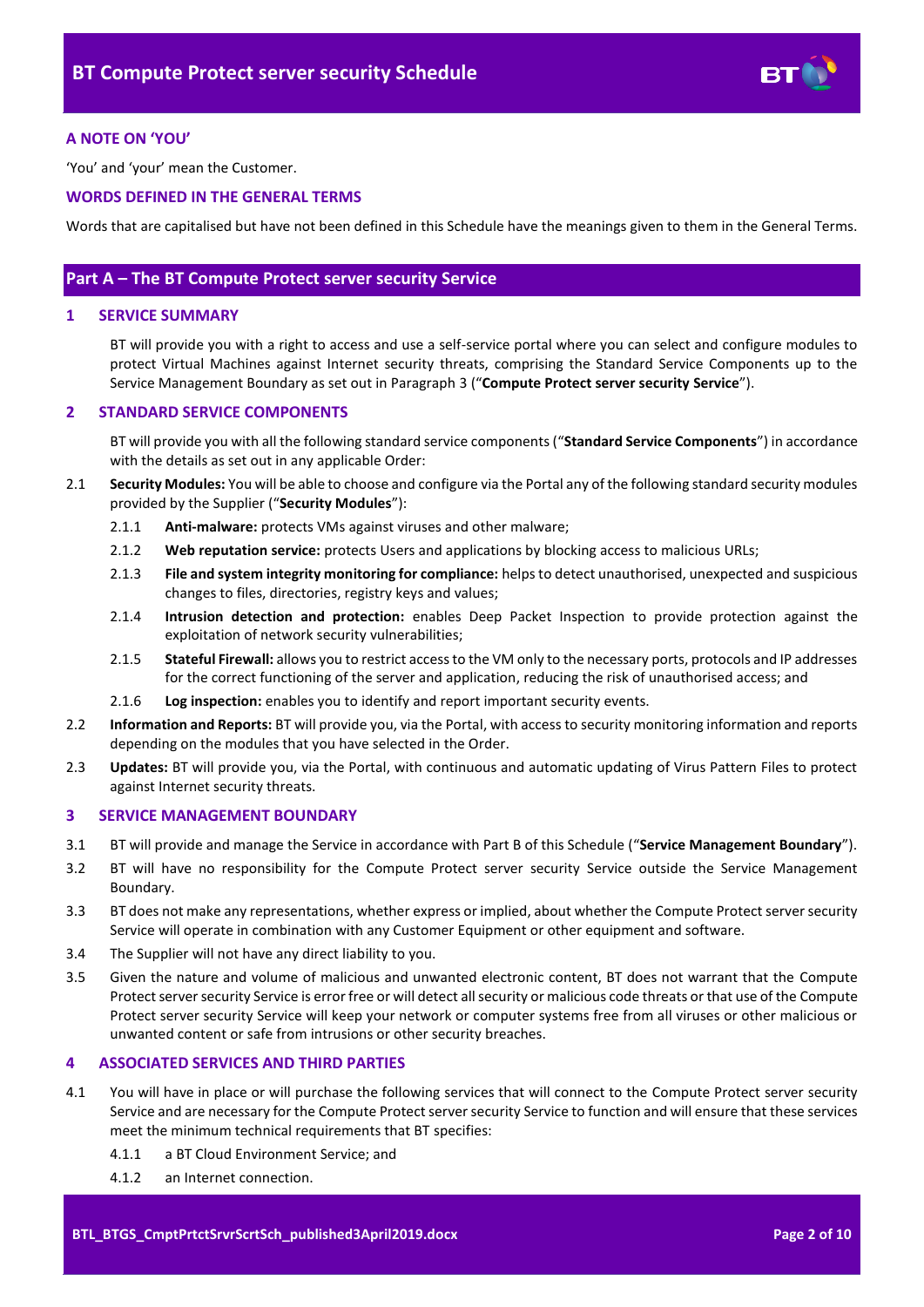

#### (each an "**Enabling Service**").

- 4.2 You will provide and maintain any Customer Equipment necessary for the Enabling Services. You will pay all charges related to provision, maintenance and use of such Enabling Services and report any incidents on these Enabling Services directly to the suppliers for each Enabling Service.
- 4.3 If BT provides you with any services other than the Compute Protect server security Service (including, but not limited to any Enabling Service) this Schedule will not apply to those services and those services will be governed by their separate terms.

# <span id="page-2-0"></span>**5 SPECIFIC TERMS**

#### <span id="page-2-2"></span><span id="page-2-1"></span>5.1 **Changes to the Compute Protect server security Service**

- 5.1.1 BT may amend the Charges at any time by either:
	- (a) publishing the amendment online via the Portal; or
	- (b) by giving Notice to you.
- 5.1.2 In relation to Paragrap[h 5.1.1,](#page-2-1) the Charges will be available also via the Portal on the Utility Rate Card.
- <span id="page-2-5"></span>5.1.3 BT may propose changes to this Schedule (unless those changes relate to the Charges where Paragraph [5.1](#page-2-2) applies) by giving you Notice at least 30 days prior to the change taking effect ("**Notice to Amend**").
- <span id="page-2-3"></span>5.1.4 Within 21 days of any Notice to Amend, you will provide BT Notice:
	- (a) agreeing to the changes BT proposed, in which case those changes will apply from the date of our agreement; or
	- (b) terminating the Contract.
- <span id="page-2-4"></span>5.1.5 If we have not reached agreement in accordance with Paragraph [5.1.4\(a\)](#page-2-3) within 15 days, the terms of this Schedule will continue to apply unless you give Notice in accordance with Paragraph [5.1.4\(b\)](#page-2-4) or BT may give Notice of termination, in which case BT will immediately cease delivering the Compute Protect server security Service.
- 5.1.6 Except as set out above in Paragraphs [5.1.1](#page-2-1) and [5.1.3,](#page-2-5) both of us will agree any other changes to the Contract in accordance with the provisions in Clause 31 of the General Terms.

#### <span id="page-2-6"></span>5.2 **Termination for Convenience**

- 5.2.1 The following clause will replace and supersede Clause 17 of the General Terms.
- 5.2.2 You may terminate the Compute Protect server security Service via the Portal at any time.
- 5.2.3 If you terminate the Compute Protect server security Service in accordance with Paragraph [5.2.2:](#page-2-6)
	- (a) you will pay any outstanding Charges for services rendered up to the date of termination; and
		- (b) BT will refund any remaining balance which you have paid in advance, but the refund will be subject to adjustment for any discounts that have been received due to the advance payment.
- 5.2.4 Terminating the Compute Protect server security Service in accordance with paragraph [5.2.2](#page-2-6) above will result in the loss of any unused Monthly Allowance.
- 5.2.5 BT may, at any time after the Service Start Date and without cause, terminate the Compute Protect server security Service or any applicable Order by giving you at least 90 days' Notice.

# 5.3 **Licence**

- 5.3.1 BT gives you the non-exclusive, non-transferable and limited right to use the Compute Protect server security Service for your internal business purposes only.
- 5.3.2 BT may directly or through the Supplier, take reasonable steps to prevent unauthorised access to, or use of, the Compute Protect server security Service.
- <span id="page-2-7"></span>5.3.3 You will not and you will not allow others to:
	- (a) try to decipher, disassemble, decrypt, discover the source code or object code or underlying ideas, algorithms, file formats, programming, or interoperability interfaces of the Compute Protect server security Service, including any embedded software;
	- (b) sell, transfer or sub-licence the Compute Protect server security Service, including any embedded software or related documentation to another person or entity;
	- (c) rent, lease, loan, auction, or resell the Compute Protect server security Service, any embedded software and related documentation;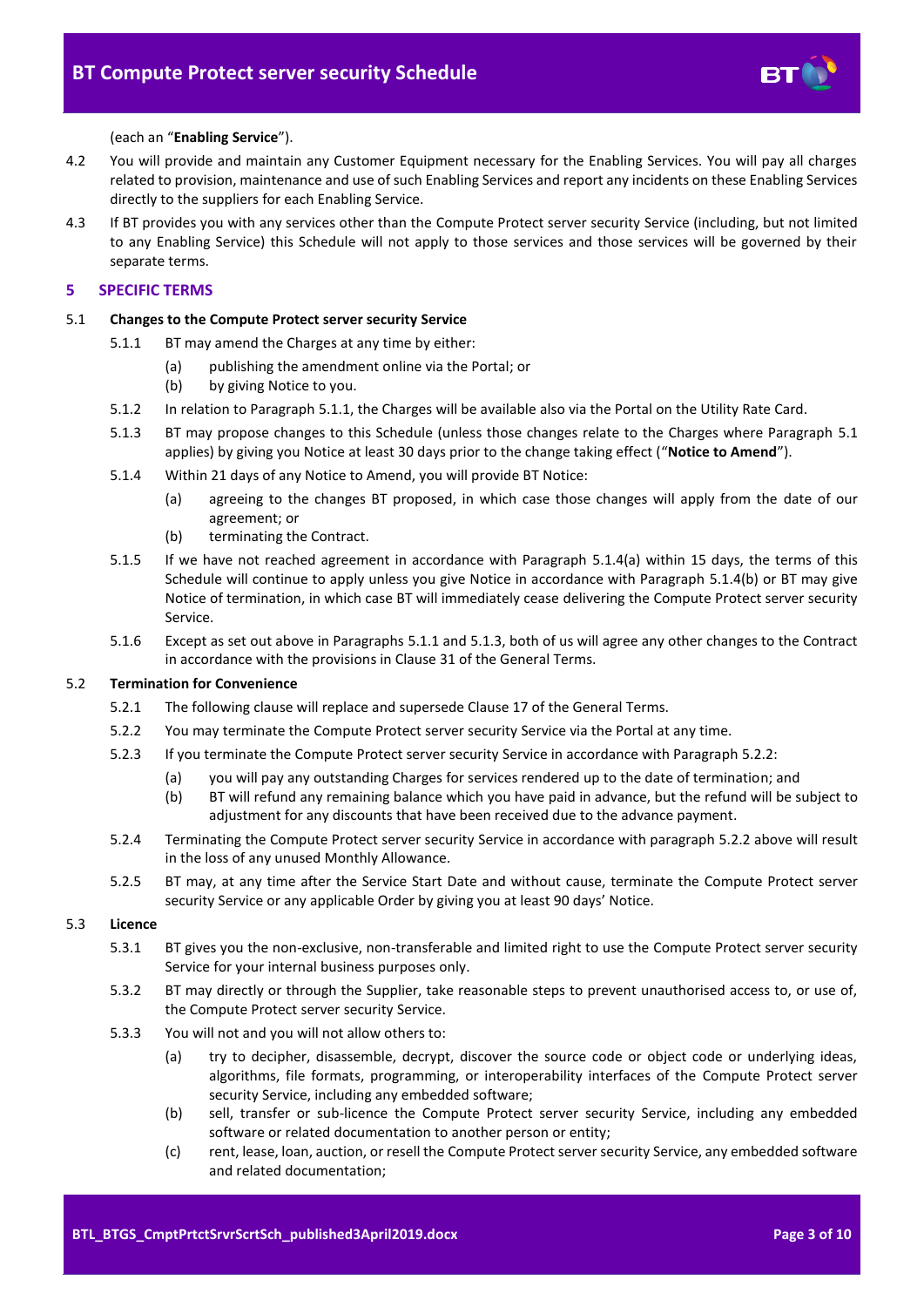

- (d) adapt, translate or create derivative works of the Compute Protect server security Service, any embedded software or related documentation;
- (e) use Compute Protect server security Service or any embedded software to provide services to third parties; and
- (f) use the Compute Protect server security Service other than as specifically described in and in accordance with the accompanied documentation that comes with the Compute Protect server security Service or authorise others to do any of the actions set out in this Paragraph [5.3.3.](#page-2-7)
- 5.3.4 You grant BT and the Supplier the right to:
	- (a) use uploaded data from the Compute Protect server security Service to improve their products and services;
	- (b) share data that has been identified as malicious or unwanted content with their affiliates and security partners; or
	- (c) use and disclose uploaded data for analysis or reporting purposes only if any such use, sharing or disclosure does not identify you or include any information that can be used to identify any individual person.

### 5.3.5 **Additional Terms**

(a) Any Additional Terms will not be binding on BT, the Supplier or you, even if use of the Compute Protect server security Service requires you to "**accept**" those Additional Terms before you are granted access to them.

#### 5.4 **Service Limitations**

- 5.4.1 The Compute Protect server security Service is neither designed nor intended for use in:
	- (a) the design, construction, operation or maintenance of any nuclear facility;
	- (b) aircraft navigation, communications, or operating systems;
	- (c) air traffic control systems;
	- (d) operating life-support or life critical medical equipment; or
	- (e) any other equipment or systems in which the circumvention or failure of Compute Protect server security Service could lead or contribute to death, personal injury, or physical property or environmental damage.
- 5.4.2 You will responsible for your compliance with the Additional Terms directly to the third party supplier listed on those Additional Terms. BT will have no responsibility to you in relation to the Additional Terms.

#### 5.5 **Invoicing**

- 5.5.1 Unless set out otherwise in any applicable Order, BT will invoice you for the following Charges in the amounts set out in any applicable Order:
	- (a) Usage Charges, monthly in arrears (depending on your billing frequency as set out in the Order), calculated at the then current hourly rates set out on the Portal;
	- (b) if set out in an Order, a Monthly Allowance; and
	- (c) Professional Services Charges, if applicable.
- 5.5.2 BT may invoice you for any of the following Charges in addition to those set out in any applicable Order:
	- (a) Charges for investigating Incidents that you report to BT where BT finds no Incident or that the Incident is caused by something for which BT is not responsible under the Contract;
	- (b) Charges for commissioning the Compute Protect server security Service in accordance with Paragraph [6.1](#page-5-3) outside of Business Hours;
	- (c) Charges for expediting provision of the Compute Protect server security Service at your request after BT has informed you of the Service Start Date; and
	- (d) any other Charges as set out in any applicable Order or the BT Price List or as otherwise agreed between both of us.
- 5.5.3 You may purchase the Monthly Allowance in advance at the beginning of a calendar month and BT will apply the Monthly Allowance as a credit on your account against your Usage Charges for that month. Any unused Monthly Allowance will be carried forward to the next billing period.

#### 5.6 **Service Amendment**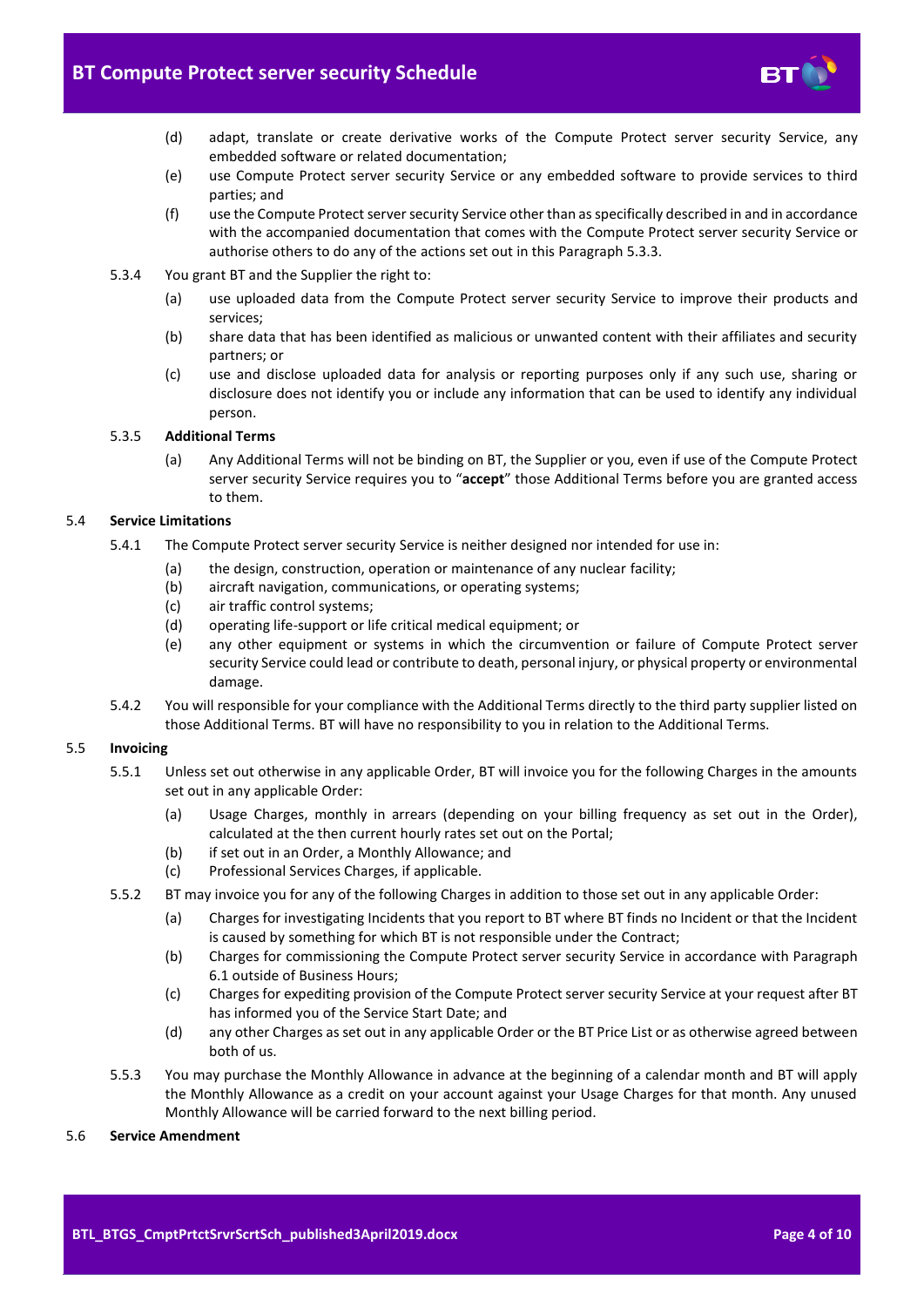

- <span id="page-4-0"></span>5.6.1 You may make changes to the Security Modules you wish to use as part of the Compute Protect server security Service via the Portal at any time. It is your responsibility to ensure that any changes you make to the Security Modules have been correctly applied on the Portal.
- 5.6.2 If you make a change to the Compute Protect server security Service in accordance with Paragraph [5.6.1,](#page-4-0) the Charges you have to pay for the Compute Protect server security Service will automatically update on the Portal within two Business Days of the date you made your changes to the Compute Protect server security Service.
- 5.6.3 If BT changes the Compute Protect server security Service prior to the Service Start Date because you have given BT incomplete or inaccurate information, BT may, acting reasonably, apply additional Charges.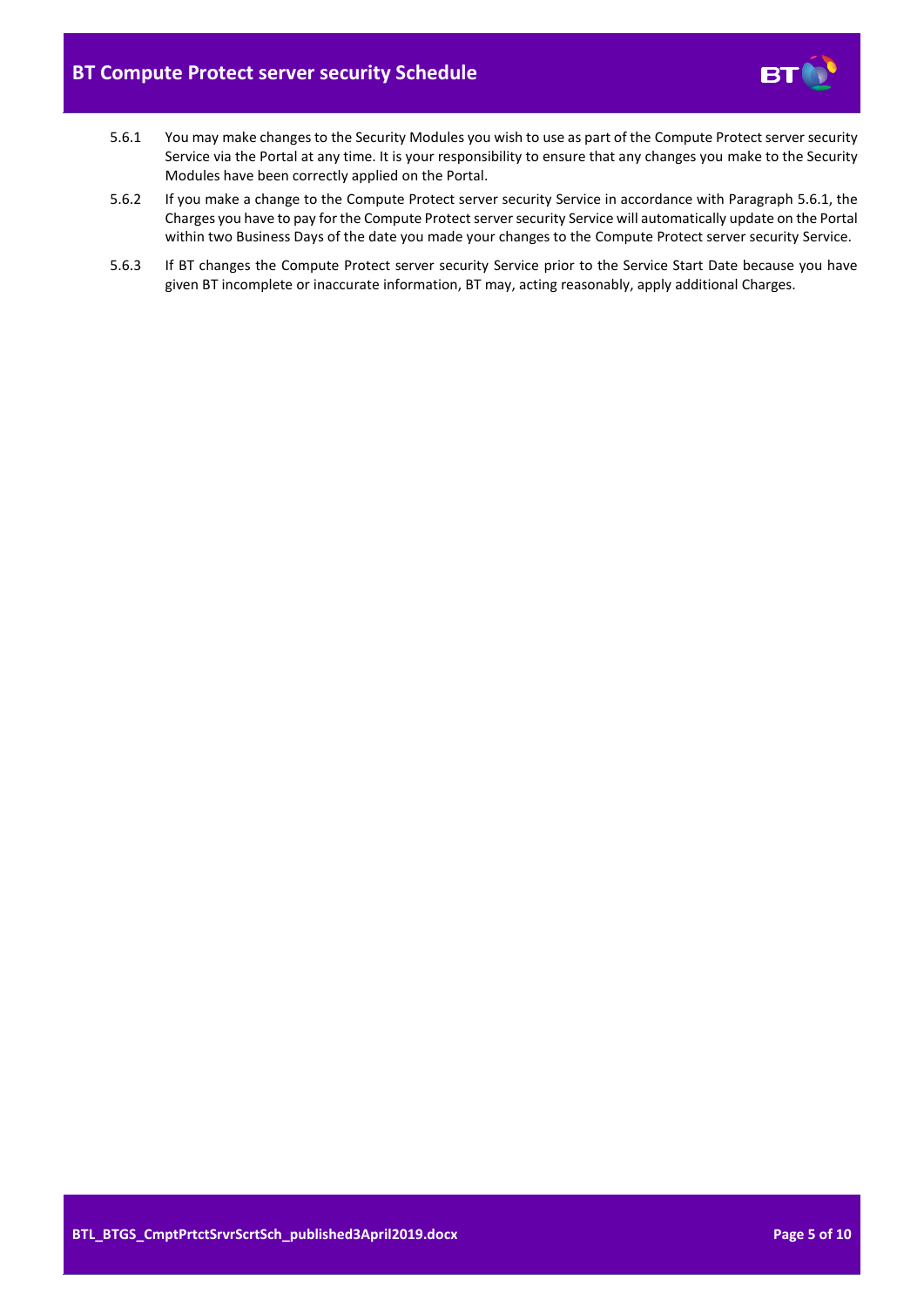

# <span id="page-5-0"></span>**Part B – Service Delivery and Management**

#### <span id="page-5-1"></span>**6 BT'S OBLIGATIONS**

#### <span id="page-5-3"></span>6.1 **Commissioning of the Service**

Before the Service Start Date, BT will:

- 6.1.1 connect the Compute Protect server security Service to each Enabling Service; and
- 6.1.2 on the date that BT has completed the activities in this Paragraph [6.1,](#page-5-3) confirm to you the Service Start Date.

#### 6.2 **During Operation**

On and from the Service Start Date, BT:

- 6.2.1 will respond and use reasonable endeavours to remedy an Incident without undue delay if you report an Incident with the Compute Protect server security Service or the BT Network;
- 6.2.2 will maintain the Portal and a server to provide you with online access to performance reports;
- 6.2.3 may carry out Maintenance from time to time and will use reasonable endeavours to inform you at least five Business Days before any Planned Maintenance on the BT Network, BT Equipment or the Portal, however, BT may inform you with less notice than normal where Maintenance is required in an emergency; and
- 6.2.4 may, in the event of a security breach affecting the Compute Protect server security Service, require you to change any or all of your passwords.

# 6.3 **The End of the Service**

On termination of the Compute Protect server security Service by either of us, BT:

- 6.3.1 will provide configuration information relating to the Compute Protect server security Service provided at the Site(s) in a format that BT reasonably specifies;
- 6.3.2 may delete any Content; and
- 6.3.3 will produce a final invoice for you within a month of the date of termination.

#### <span id="page-5-2"></span>**7 YOUR OBLIGATIONS**

#### 7.1 **Service Delivery**

Before the Service Start Date and, where applicable, throughout the provision of the Compute Protect server security Service, you will:

- 7.1.1 provide BT with the names and contact details of the Customer Contact, but BT may also accept instructions from a person who BT reasonably believes is acting with your authority;
- 7.1.2 provide BT with any information reasonably required without undue delay;
- 7.1.3 complete any preparation activities that BT may request to enable you to receive the Compute Protect server security Service promptly and in accordance with any reasonable timescales; and
- 7.1.4 ensure that you have registered for access to the Portal and you hold a valid username and password for the Portal.

### 7.2 **During Operation**

On and from the Service Start Date, you will:

- 7.2.1 ensure that Users report Incidents to the Customer Contact and not to the Service Desk;
- 7.2.2 comply with any instructions BT gives you to allow you to access the Compute Protect server security Service;
- 7.2.3 ensure that the Customer Contact will take Incident reports from Users and pass these to the Service Desk using the reporting procedures agreed between both of us, and is available for all subsequent Incident management communications;
- 7.2.4 monitor and maintain any Customer Equipment connected to the Compute Protect server security Service or used in connection with a Compute Protect server security Service;
- 7.2.5 ensure that any Customer Equipment that is connected to the Compute Protect server security Service or that you use, directly or indirectly, in relation to the Compute Protect server security Service is:
	- (a) connected using the applicable BT Network termination point, unless you have BT's permission to connect by another means;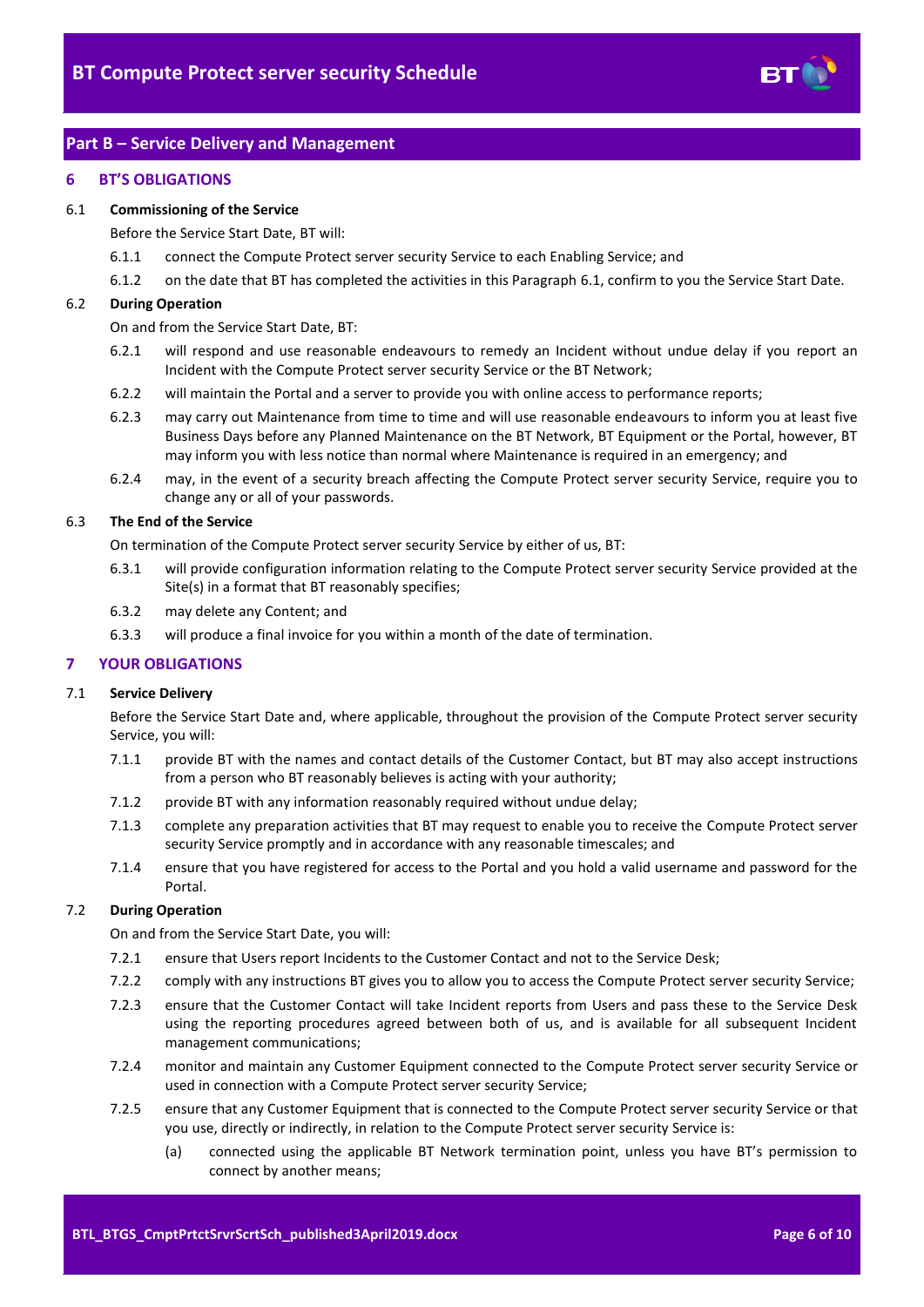

- (b) technically compatible with the Compute Protect server security Service and will not harm or damage BT Equipment, the BT Network, the Portal or any of BT's suppliers' or subcontractors' network or equipment; and
- (c) approved and used in accordance with relevant instructions, standards and Applicable Law and any safety and security procedures applicable to the use of that Customer Equipment;
- 7.2.6 immediately disconnect any Customer Equipment, or advise BT to do so at your expense, where Customer Equipment does not meet any relevant instructions, standards or Applicable Law;
- 7.2.7 distribute, manage and maintain access profiles, passwords and other systems administration information relating to the control of Users' access to the Compute Protect server security Service;
- 7.2.8 maintain a written list of current Users and provide a copy of such list to BT within five Business Days following BT's written request at any time;
- 7.2.9 ensure the security and proper use of all valid User access profiles, passwords and other systems administration information used in connection with the Compute Protect server security Service and:
	- (a) immediately terminate access for any person who is no longer a User;
	- (b) inform BT immediately if a User's ID or password has, or is likely to, become known to an unauthorised person, or is being or may be used in an unauthorised way;
	- (c) take all reasonable steps to prevent unauthorised access to the Compute Protect server security Service;
	- (d) satisfy BT's security checks if a password is lost or forgotten; and
	- (e) change any or all passwords or other systems administration information used in connection with the Compute Protect server security Service if BT requests you to do so in order to ensure the security or integrity of the Compute Protect server security Service.
- 7.2.10 regularly back up your data and computer systems on a separate media;
- 7.2.11 ensure that the maximum number of Users will not exceed the permitted number of User identities as set out in any applicable Order; and
- 7.2.12 not allow any User specific subscription to be used by more than one individual User unless it has been reassigned in its entirety to another individual User, in which case you will ensure the prior User will no longer have any right to access or use the Compute Protect server security Service.

# <span id="page-6-0"></span>**8 NOTIFICATION OF INCIDENTS**

Where you become aware of an Incident:

- 8.1 the Customer Contact will report it to the Service Desk;
- 8.2 BT will give you a Ticket;
- 8.3 BT will inform you when it believes the Incident is cleared and will close the Ticket when:
	- 8.3.1 you confirm that the Incident is cleared within 24 hours after having been informed; or
	- 8.3.2 BT has attempted unsuccessfully to contact you, in the way agreed between both of us in relation to the Incident, and you have not responded within 24 hours following BT's attempt to contact you.
- 8.4 If you confirm that the Incident is not cleared within 24 hours after having been informed, the Ticket will remain open, and BT will continue to work to resolve the Incident.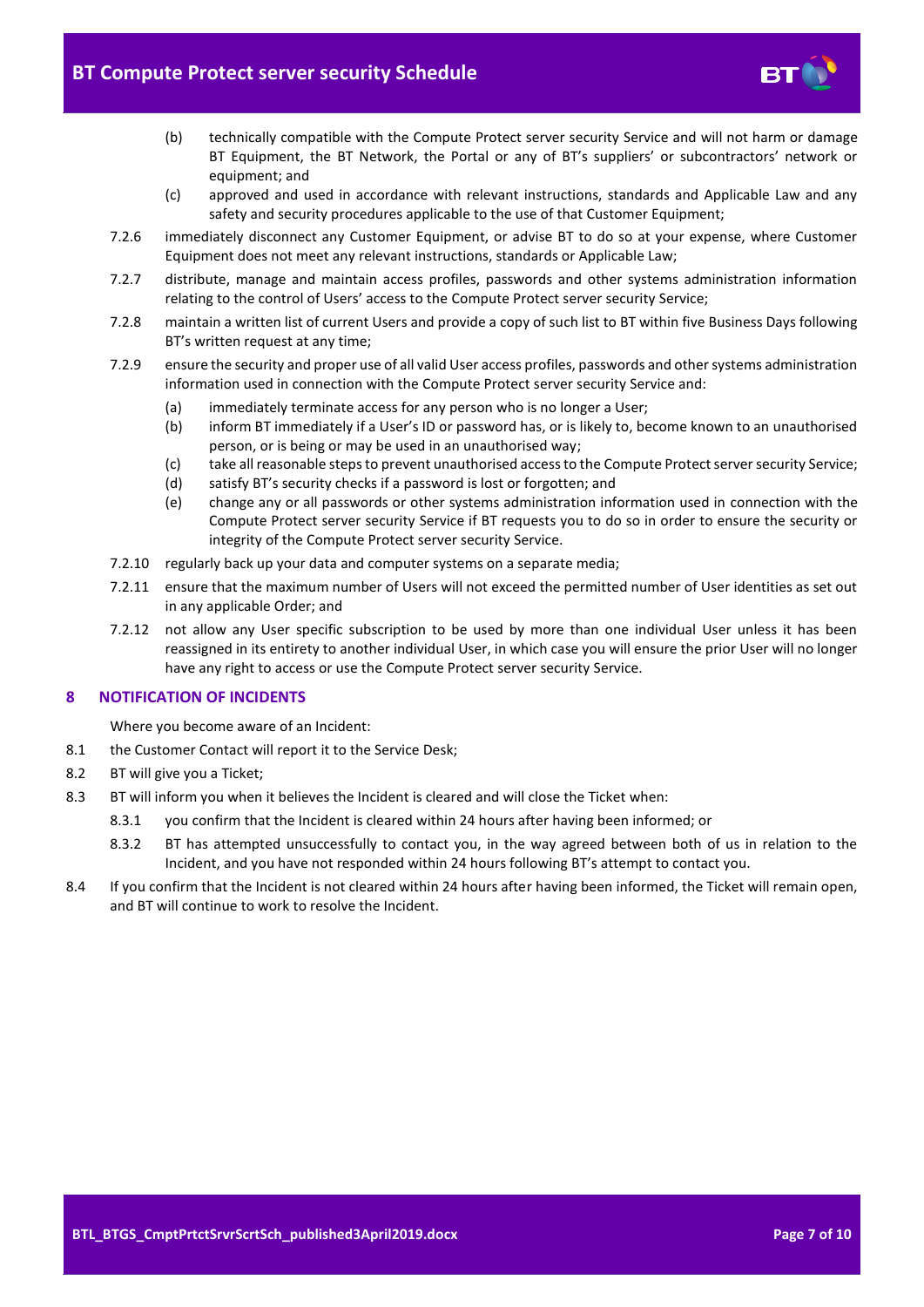# **BT**

# <span id="page-7-0"></span>**Part C – Service Levels**

# <span id="page-7-1"></span>**9 SERVICE LEVELS**

There are no Service Levels for this Compute Protect server security Service.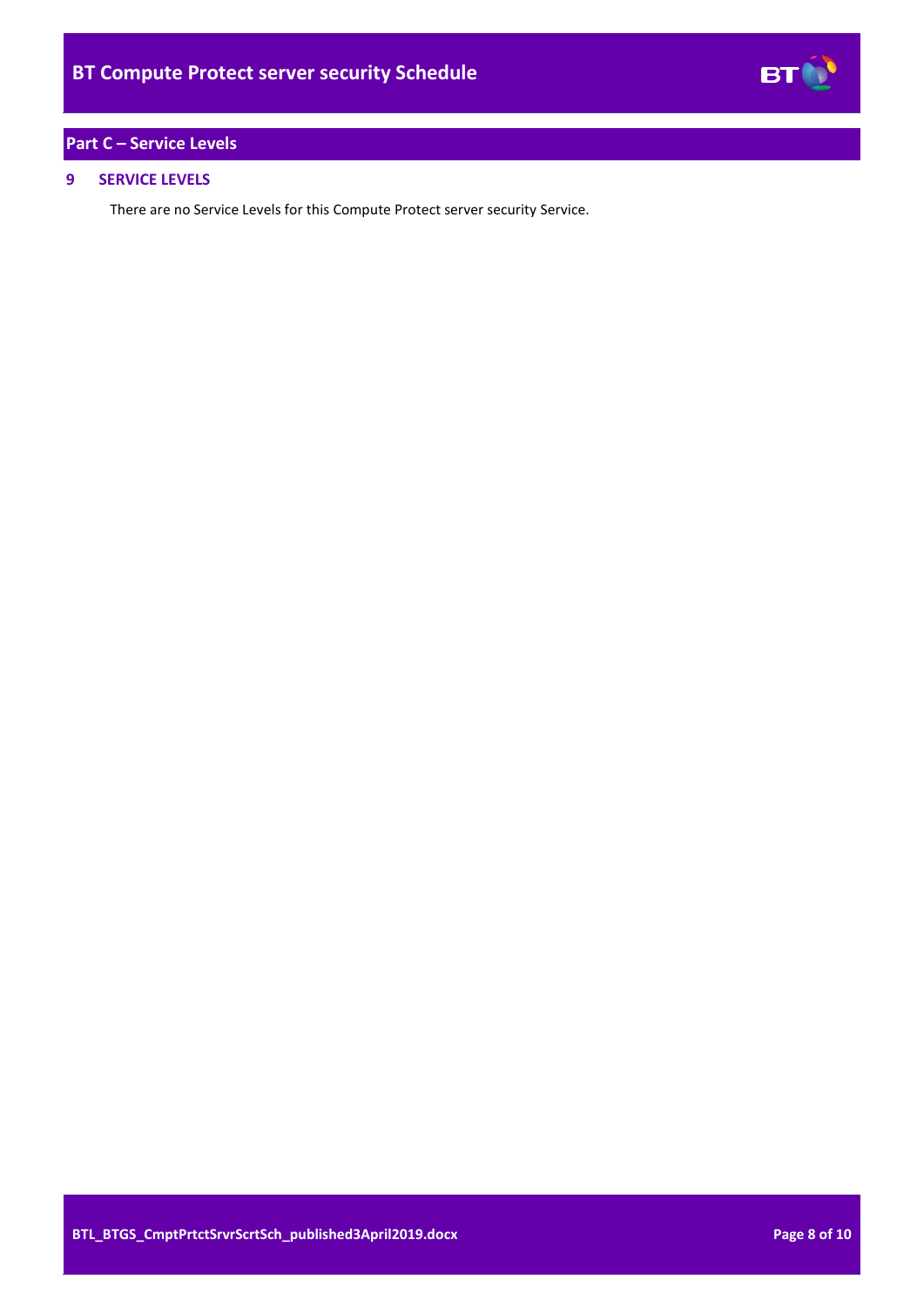

# <span id="page-8-0"></span>**Part D – Defined Terms**

#### <span id="page-8-1"></span>**10 DEFINED TERMS**

In addition to the defined terms in the General Terms, capitalised terms in this Schedule will have the below meanings (and in the case of conflict between these defined terms and the defined terms in the General Terms, these defined terms will take precedence for the purposes of this Schedule). BT has repeated some definitions in this Schedule that are already defined in the General Terms. This is to make it easier for you to find the definitions when reading this Schedule.

"**Additional Terms**" means any shrink-wrap, click-wrap, or other terms and conditions or agreements which you may need to accept when you install any third party software necessary for the functioning of the Compute Protect server security Service or any of the Software Modules.

"**BT Cloud Environment Service**" means a BT-branded service or product through which BT offers or markets to its customers a BT cloud environment for their own business use.

"**BT Price List**" means the document containing a list of BT's charges and terms that may be accessed at: [www.bt.com/pricing](http://www.bt.com/pricing) (or any other online address that BT may advise you).

"**Business Hours**" means between the hours of 0800 and 1700 in a Business Day.

"**Compute Management System**" or "**CMS**" means the online portal and the automation / orchestration system that manages and drives the Compute Protect server security Service.

"**Compute Protect server security Service**" has the meaning given in Paragraph [1.](#page-1-3)

"**Content**" means applications, data, information (including emails), video, graphics, sound, music, photographs, software or any other material.

"**Customer Contact**" means any individuals authorised to act on your behalf for Compute Protect server security Service management matters.

"**Customer Equipment**" means any equipment including any Purchased Equipment and any software, other than BT Equipment, used by you in connection with a Compute Protect server security Service.

"**Deep Packet Inspection**" means a form of computer network packet filtering that examines the data part of a Packet as it passes an inspection point, searching for security issues such as protocol non-compliance, viruses, spam and, intrusions.

"**Enabling Service**" has the meaning given in Paragrap[h 4.1.](#page-1-7)

"**General Terms**" means the general terms that this Schedule is attached to, or where not attached to this Schedule, can be found a[t www.bt.com/terms,](http://www.bt.com/terms) and form part of the Contract.

"**Incident**" means an unplanned interruption to, or a reduction in the quality of, the Compute Protect server security Service or particular element of the Compute Protect server security Service.

"**Internet**" means a global system of interconnected networks that use a standard Internet Protocol to link devices worldwide.

"**Internet Protocol**" or "**IP**" means a communications protocol for devices connected to the Internet that specifies the format for addresses and units of transmitted data.

"**IP Address**" means a unique number on the Internet of a network card or controller that identifies a device and is visible by all other devices on the Internet.

"**Monthly Allowance**" means an upfront payment for the use of the Compute Protect server security Service on a specified number of Virtual Machines and for a certain number of hours in any given calendar month.

"**Notice to Amend**" has the meaning given in Paragraph [5.1.3.](#page-2-5)

"**Packet**" means the unit of data that is routed between an origin and a destination on the Internet or any other packetswitched network.

"**Planned Maintenance**" means any Maintenance BT has planned to do in advance.

"**Portal**" means the Compute Management System and the graphical user interfaces of the other BT services made available via the Compute Management System.

"**Professional Services**" means those services provided by BT which are labour related services.

"**Security Modules**" has the meaning given in Paragraph [2.1.](#page-1-8)

"**Service Desk**" means the helpdesk that you are able to contact to submit service requests, report Incidents and ask questions about the Compute Protect server security Service.

"**Service Management Boundary**" has the meaning given in Paragrap[h 3.1.](#page-1-9)

"**Site**" means a location at which the Compute Protect server security Service is provided.

"**Standard Service Components**" has the meaning given in Paragrap[h 2.](#page-1-4)